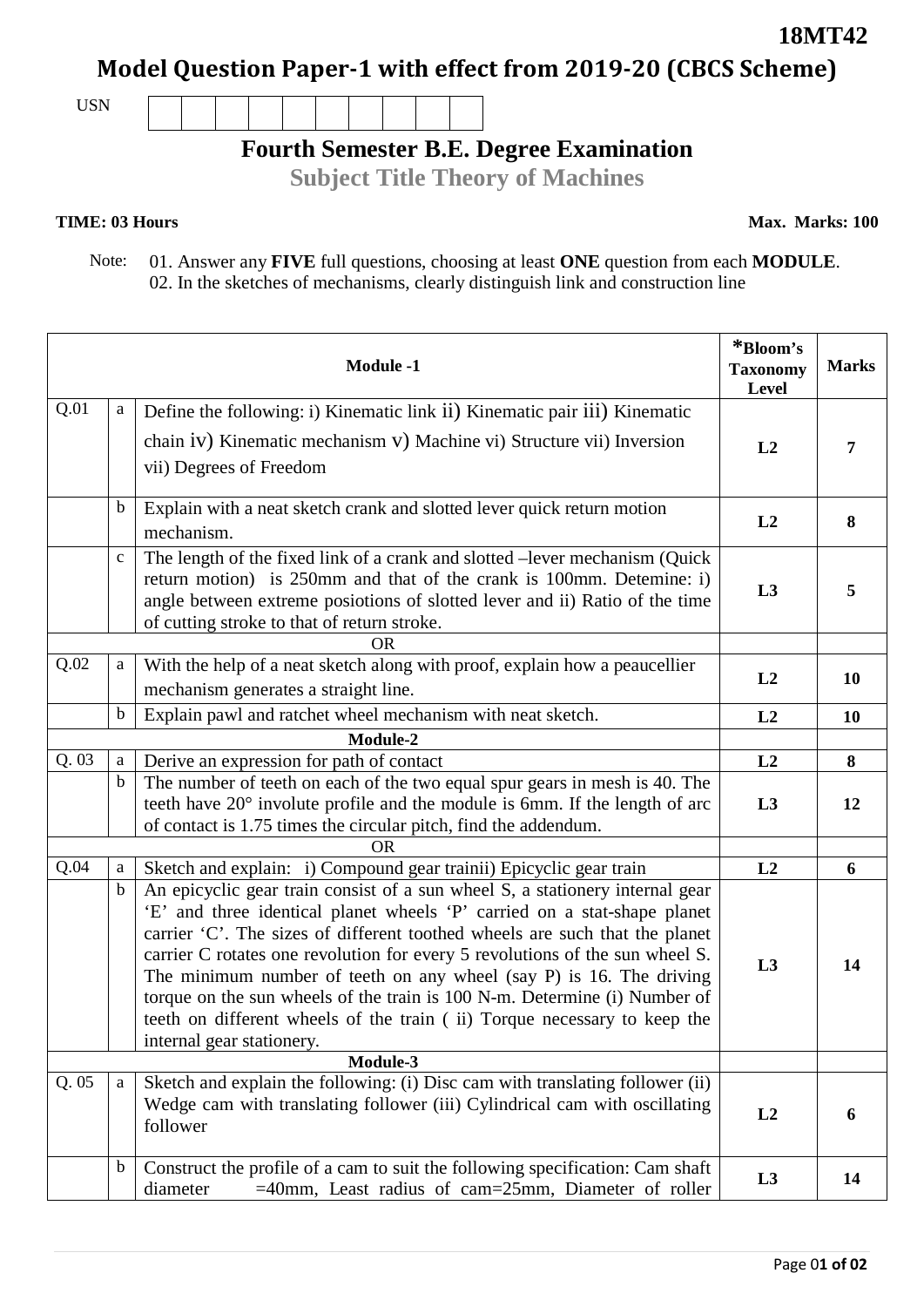## **18MT42**

|                                                                                           |                  | $=25$ mm, Angle of lift=120°, Angle of fall=150°, Lift of the follower<br>$=40$ mm, No. of pauses are two of equal interval between motion. During<br>the lift the motion is SHM. During the fall motion is UARM. The speed of<br>cam shaft is uniform. The line of stroke is centre of the cam.                                                                                                                                                                                                                                                                                                                                    |                      |         |
|-------------------------------------------------------------------------------------------|------------------|-------------------------------------------------------------------------------------------------------------------------------------------------------------------------------------------------------------------------------------------------------------------------------------------------------------------------------------------------------------------------------------------------------------------------------------------------------------------------------------------------------------------------------------------------------------------------------------------------------------------------------------|----------------------|---------|
| Q. 06                                                                                     | a                | Define the terms: (i) Cam profile (ii) Base circle (iii) Prime circle (iv) Pitch curve<br>(v) Pressure angle.                                                                                                                                                                                                                                                                                                                                                                                                                                                                                                                       | L2                   | 5       |
|                                                                                           | $\mathbf b$      | A cam rotating at uniform speed of 300rpm operates a reciprocating<br>follower through a roller 1.5 cm diameter. The follower motion is defined<br>as below; Outside during 150° with UARM, Dwell for next 30° Return<br>during next 120° with SHM.Remaining dwell period Stroke of the follower<br>is 3cm. Minimum radius of cam is 3cm. Draw the cam profile when the<br>follower axis is offset to the left by 1 cm and determine maximum velocity<br>and maximum acceleration during outstroke.                                                                                                                                 | L3                   | 15      |
| Module-4<br>Q. 07<br>Explain briefly static and dynamic balancing of rotating masses<br>a |                  |                                                                                                                                                                                                                                                                                                                                                                                                                                                                                                                                                                                                                                     | L2                   | 6       |
|                                                                                           | $\mathbf b$      | A rotating shaft carries four masses A, B, C and D, which are radially                                                                                                                                                                                                                                                                                                                                                                                                                                                                                                                                                              |                      |         |
|                                                                                           |                  | attached to it along the shaft axis. The mass centres are 40mm, 50mm,<br>60mm and 70mm respectively from the axis of rotation. The masses B, $C\&$<br>D are 60kg, 50kg and 40kg respectively. The angle of masses C and D with<br>respect to mass B are $90^0$ and $210^0$ in same sense respectively. The planes<br>containing B and C are 0.5m apart, for a complete balance of the system,<br>determine, (i) The mass and angular position of mass A (ii) The position of<br>planes containing masses A&D.                                                                                                                       | L3                   | 14      |
|                                                                                           |                  | <b>OR</b>                                                                                                                                                                                                                                                                                                                                                                                                                                                                                                                                                                                                                           |                      |         |
| Q.08                                                                                      | $\mathbf{a}$     | Derive an expression for ratio of tension in a flat belt drive                                                                                                                                                                                                                                                                                                                                                                                                                                                                                                                                                                      | L2                   | 8       |
|                                                                                           | $\mathbf b$      | A belt drive is required to transmit power from a motor running at 900 rpm.<br>The diameter of the driving pulley of the motor is 300mm. The driven<br>pulley runs at 300rpm and the distance between centre of two pulleys is 3m.<br>The width and thickness of belt are 80 mm and 10mm respectively. The<br>density of belt material is $1000 \text{kg/m}^3$ . The maximum allowable stress in belt<br>material is 2.5 Mpa. The coefficient of friction between belt and pulley is<br>0.3. Assume open belt drive and neglect the slip in belt drive. Determine<br>the power transmitted by the belt drive.                       | L <sub>3</sub>       | 12      |
| Q.09                                                                                      |                  | Module-5                                                                                                                                                                                                                                                                                                                                                                                                                                                                                                                                                                                                                            |                      |         |
|                                                                                           | a<br>$\mathbf b$ | Derive an expression for the gyroscopic couple.<br>Each wheel of a motor cycle is of 600mm diameter and has a moment of<br>inertia of 1.2 $\text{kg-m}^2$ . The total mass of the motor cycle and rider is 180 $\text{kg}$<br>and the combined center of mass is 580mm above the ground level when<br>the motor cycle is upright. The moment of inertia of the rotating parts of the<br>engine is $0.2\text{kg-m}^2$ . The engine speed is 5 times the speed of the wheels and<br>is in the same sense. Determine the angle of heel necessary when the motor<br>cycle takes a turn of 35m radius at a speed of 54kmph.<br><b>OR</b> | L2<br>L <sub>3</sub> | 6<br>14 |
| Q. 10                                                                                     | a                | Explain the terms: i) Sensitivity ii) Stability iii) Isochronism                                                                                                                                                                                                                                                                                                                                                                                                                                                                                                                                                                    |                      |         |
|                                                                                           |                  |                                                                                                                                                                                                                                                                                                                                                                                                                                                                                                                                                                                                                                     | L2                   | 6       |
|                                                                                           | $\mathbf b$      | A porter governor has all four arms 300mm long, the upper arms are pivoted<br>on axis of rotation and lower arms are attached to the sleeve at a distance<br>35mm from the axis. The mass of each ball is 7 kg and the load on the sleeve<br>is 540 N. Determine the equillibium speed for two exreme radii of 200 mm<br>and 260mm of rotation of governor balls.                                                                                                                                                                                                                                                                   | L3                   | 14      |